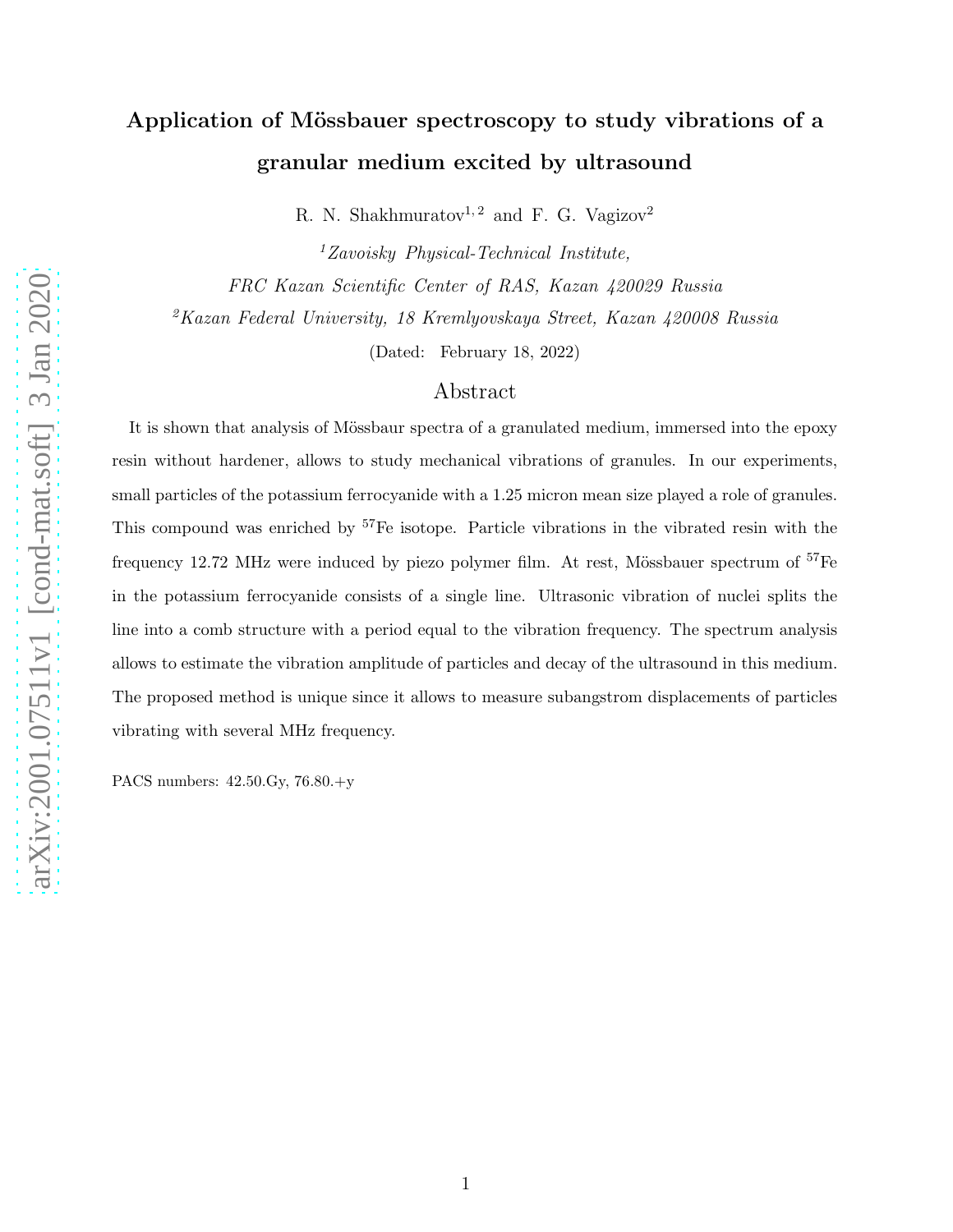Properties of microscopic colloidal particles suspended in viscous liquids are of interest as an example of an overdamped system where viscous forces dominate over inertial forces, see, for example, Ref. [\[1](#page-8-0)]. Colloids play prominent role in biophysics as sensitive probes for studying molecular forces. Moreover, acoustic attenuation in unconsolidated granular material is of interest. For example, studying sound propagation in marine sediments is important not only from the viewpoint of applications, but has a fundamental interest since it gives information about energy dissipation in a granular medium, see, for example, Ref. [\[2](#page-8-1)]. Many textbooks are devoted to the description of dynamics of granular and colloidal particles, their kinetics and phase transition in these systems, see, for example, Refs. [\[3,](#page-8-2) [4\]](#page-8-3).

Experimental tracking of the granular medium dynamics in two-dimensional geometry was realized optically [\[5\]](#page-8-4). In three-dimensional case the measurements were performed by nuclear magnetic resonance imaging  $[6, 7]$  $[6, 7]$  $[6, 7]$ , x-ray technique  $[8]$ , and by tracking a thin layer of radioactive particles placed between two layers of the test material [\[9\]](#page-8-8). Accuracy of these measurements is not high. Moreover, the listed methods allow to study only low frequency vibrations of particles. In this paper we report the results of our study of colloidal particles vibration on ultrasound frequency by gamma-radiation with 14.4 keV energy. The wavelength of this radiation field is slightly less that one Angstrom (86 pm). The proposed method allows to study vibration of colloidal particles with extremely small amplitudes. Information about attenuation of sound propagating in colloidal medium along the direction of gamma-radiation contains in the distribution of the vibration amplitudes along this direction.

This method of the vibration amplitude measurement is based on particular properties of gamma-radiation interaction with harmonically vibrated nuclei. We use solid state particles (crystals) containing nuclear isotope  ${}^{57}Fe$ , which has a single absorption line of gammaradiation at rest, i.e., when particles do not vibrate. When particles vibrate harmonically with the frequency  $\Omega$ , then this line is split into a comb structure with the period  $\Omega$  [\[10](#page-8-9)[–15\]](#page-8-10).

The nature of this phenomenon is explained as follows. Let a nucleus harmonically vibrates along the direction of the gamma-radiation propagation and a distance between the nucleus and the radiation source changes according to the law  $R(t) = R_0 + r_0 \sin(\Omega t + \psi)$ , where  $R_0$  is that part of the distance, which is fixed,  $r_0$  is the amplitude,  $\Omega$  is the frequency, and  $\psi$  is the phase of the mechanical vibrations. Then, in the coordinate system of the moving nucleus the radiation field is transformed as  $E_S[t, R(t)] =$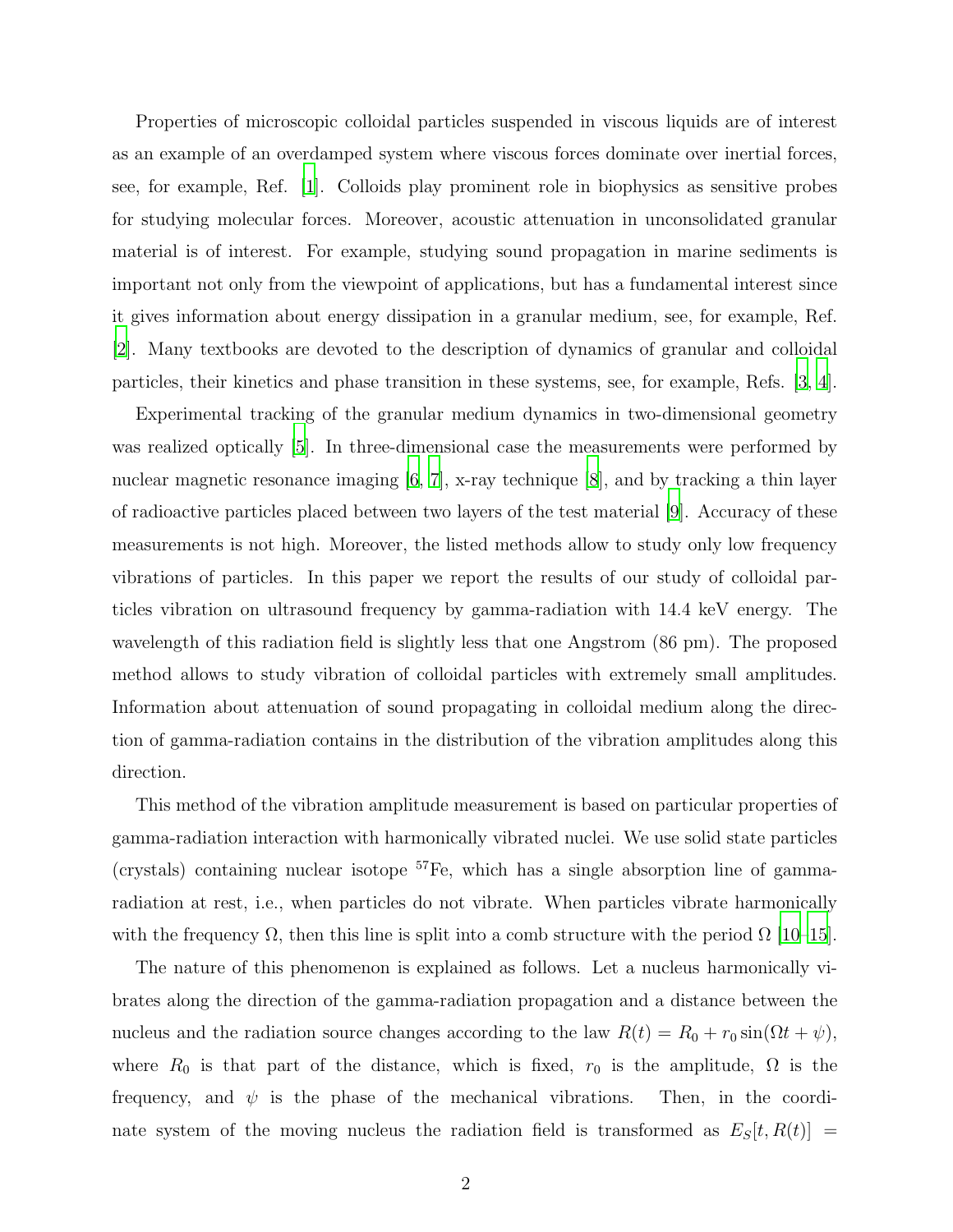$E_0(t) \exp[-i\omega_S t + i kR_0 + i\varphi(t)]$ , where  $E_0(t)$ ,  $\omega_S$ , and k are the amplitude, frequency and the wave number of the radiation field, respectively,  $\varphi(t) = m \sin(\Omega t + \psi)$  is the periodically oscillating phase,  $m = 2\pi r_0/\lambda$  is the phase modulation index, and  $\lambda$  is the wavelength of the radiation field. According to the Jacobi-Anger expansion the radiation field,  $E_S[t, R(t)]$ , can be expressed as polychromatic field consisting of a set of spectral lines  $\omega_S - n\Omega$  ( $n = 0$ ,  $\pm 1, \pm 2,...$ , i.e.,

$$
E_S[t, R(t)] = E_C(t)e^{-i\omega_S t + ikR_0} \sum_{n=-\infty}^{+\infty} J_n(m)e^{in(\Omega t + \psi)}, \qquad (1)
$$

where  $E_C(t)$  is the time dependent amplitude of the field, which is the same for all spectral components, and  $J_n(m)$  is the Bessel function of the *n*-th order. The Fourier transform of this field is

<span id="page-2-1"></span>
$$
E_S(\omega) = E_0 e^{ikR_0} \sum_{n=-\infty}^{+\infty} J_n(m) e^{in\psi} E_0(\omega_S - n\Omega - \omega), \qquad (2)
$$

where  $E_0(\omega_S - \omega)$  is the spectrum of the source field.

Changing the frequency of the radiation source by the Doppler effect, one can observe the comb structure in the transmission spectrum of the absorber, harmonically vibrated as a whole. Absorption lines appear each time when particular frequency  $\omega_S - n\Omega$  of the comb is in resonance with a single line absorber with frequency  $\omega_A$ .

In Mössbauer spectroscopy the dependence of the number of photon counts on Doppler shift  $\Delta$  gives the spectrum, which for simplicity can be described as

<span id="page-2-0"></span>
$$
N_{out}(\Delta) = \sum_{n=-\infty}^{+\infty} J_n^2(m) L_n(\Delta), \qquad (3)
$$

where  $\Delta = \omega_S - n\Omega - \omega_A$  is the difference of the resonant frequency of the single line absorber and the frequency of the spectral component  $\omega_S - n\Omega$  of the source in the vibrated reference frame,  $L_n(\Delta)$  is the transmission function of the single line absorber.

According to Eq.  $(3)$ , the depth of the *n*-th component of the absorption line in the transmission spectrum is proportional to the spectral density of the n-th component of the frequency comb since only this component interacts with the absorber, and the other components propagate through without resonant interaction. Therefore, the intensity of the transmitted radiation for the *n*-th resonance is proportional to  $1 - J_n^2(m)[1 - L_n(\Delta)]$ . For the optically thick absorber we have  $L_n(0) \to 0$ , and the value of the dip in the transmission spectrum is proportional to  $1 - J_n^2(m)$ .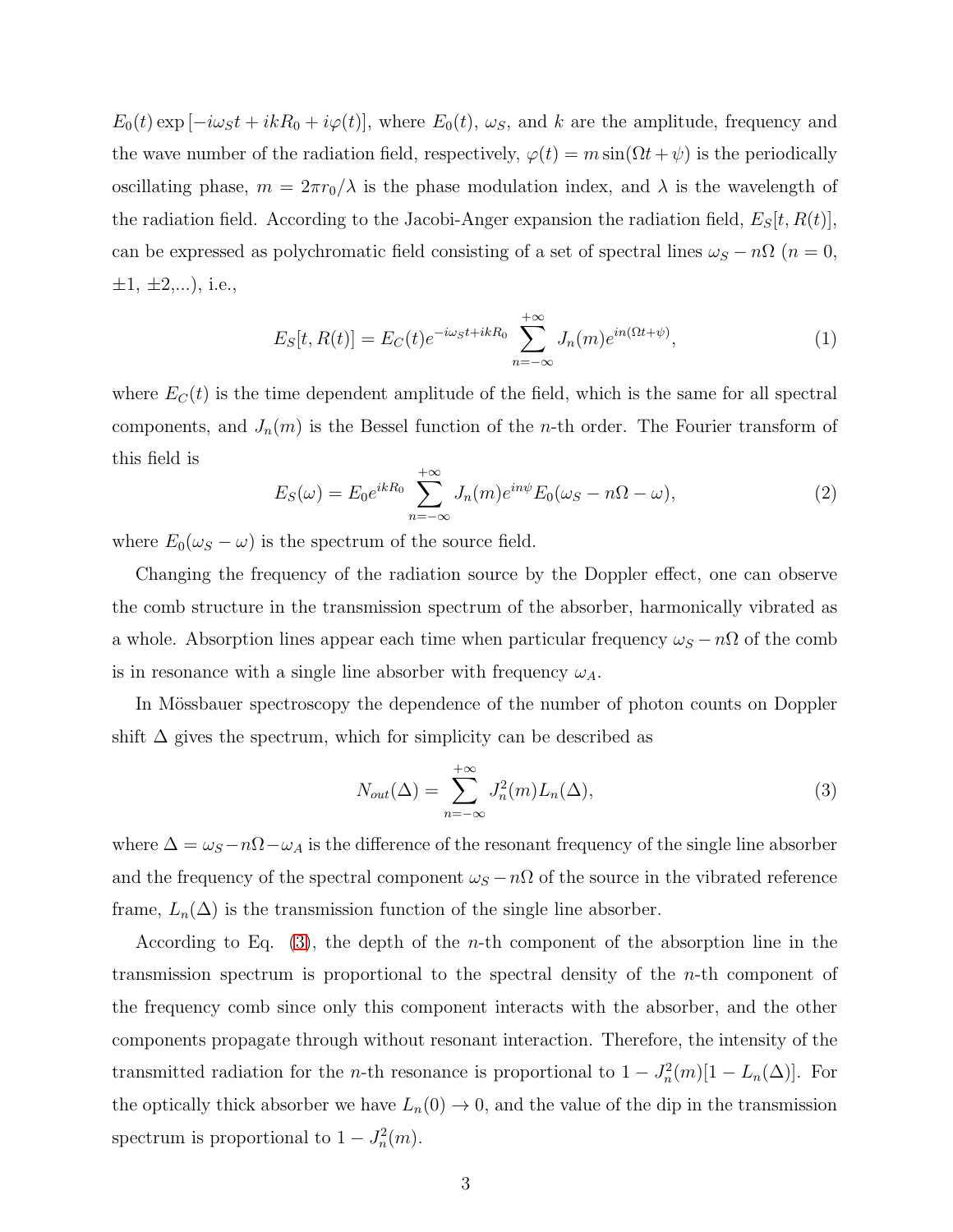The Bessel function  $J_n(m)$  oscillates with increase of m. For example, for  $m = 2.4$  the central absorption line must disappear since  $J_0(2.4) = 0$ . Multidirectional evolution of the depths of the absorption lines around the modulation index value  $m = 2.4$ , i.e., decreasing of the central line with  $n = 0$  and growing of the first side satellites with  $n = \pm 1$ , was observed in Refs. [\[13](#page-8-11)[–15](#page-8-10)]. Also, zero spectral density of the central component of the radiation field  $(n = 0)$  at  $m = 2.4$  leads to the acoustically induced transparency of the resonant absorber, which was proposed and experimentally observed in Ref. [\[16\]](#page-8-12).

However, multidirectional dependence (decreasing/increasing) of the spectral components of the vibrated absorber with increase of the modulation index  $m$  was experimentally observed only in bulk solids, for example, in stainless-steel (SS) foil, which vibrates almost uniformly. Such a medium we name hard. Vibrations of SS foil were studied in Refs. [\[14](#page-8-13), [15\]](#page-8-10). There, it was shown that SS foil vibrates as a whole (piston like). Moreover, in Ref. [\[15](#page-8-10)], the led mask with a small round hole 0.6 mm in diameter was used. This mask allowed to track vibrations of small parts of the foil individually demonstrating that they vibrate almost uniformly.

Absorption spectra of powder samples dispersed in Perspex cement [\[11](#page-8-14)] or pressed into a tablet [\[14](#page-8-13)] look very different. We name such samples as elastic. Central component of their spectra has always the largest depth, while the depths of other components monotonously decrease with increasing number n. The spectra of this shape are observed for all values of the modulation index  $m$ . Moreover, the number of the observed components increases with increasing m.

These features of the experimentally observed spectra of the elastic media contradict Eq. [\(3\)](#page-2-0). To explain experimental results the Abragam's model [\[17\]](#page-8-15) was applied in Refs. [\[11](#page-8-14), [12](#page-8-16), [18](#page-9-0), [19](#page-9-1)] assuming that nuclei vibrate independently of each other with random phases  $\psi$ . The phase randomness allows to introduce the Rayleigh distribution of the vibration amplitudes of nuclei. Averaging  $\langle J_n^2(m) \rangle_R$  with this distribution changes the dependence of the *n*-th absorption line in the spectrum, which is described then by the function  $\langle J_n^2(m) \rangle_R =$  $e^{-\langle m^2 \rangle} I_n(\langle m^2 \rangle)$ , where  $I_n(\langle m^2 \rangle)$  is the modified Bessel function of the *n*-th order and  $r_G$  is the standard deviation of the random vibration amplitude from zero value. Qualitatively, this dependence agrees with experimental spectra of the elastic media experiencing harmonic vibrations. However, quantitative fitting by this function is poor [\[14\]](#page-8-13). Moreover, according to the theory, developed in Ref. [\[20\]](#page-9-2), random phase of nuclear vibrations must lead to the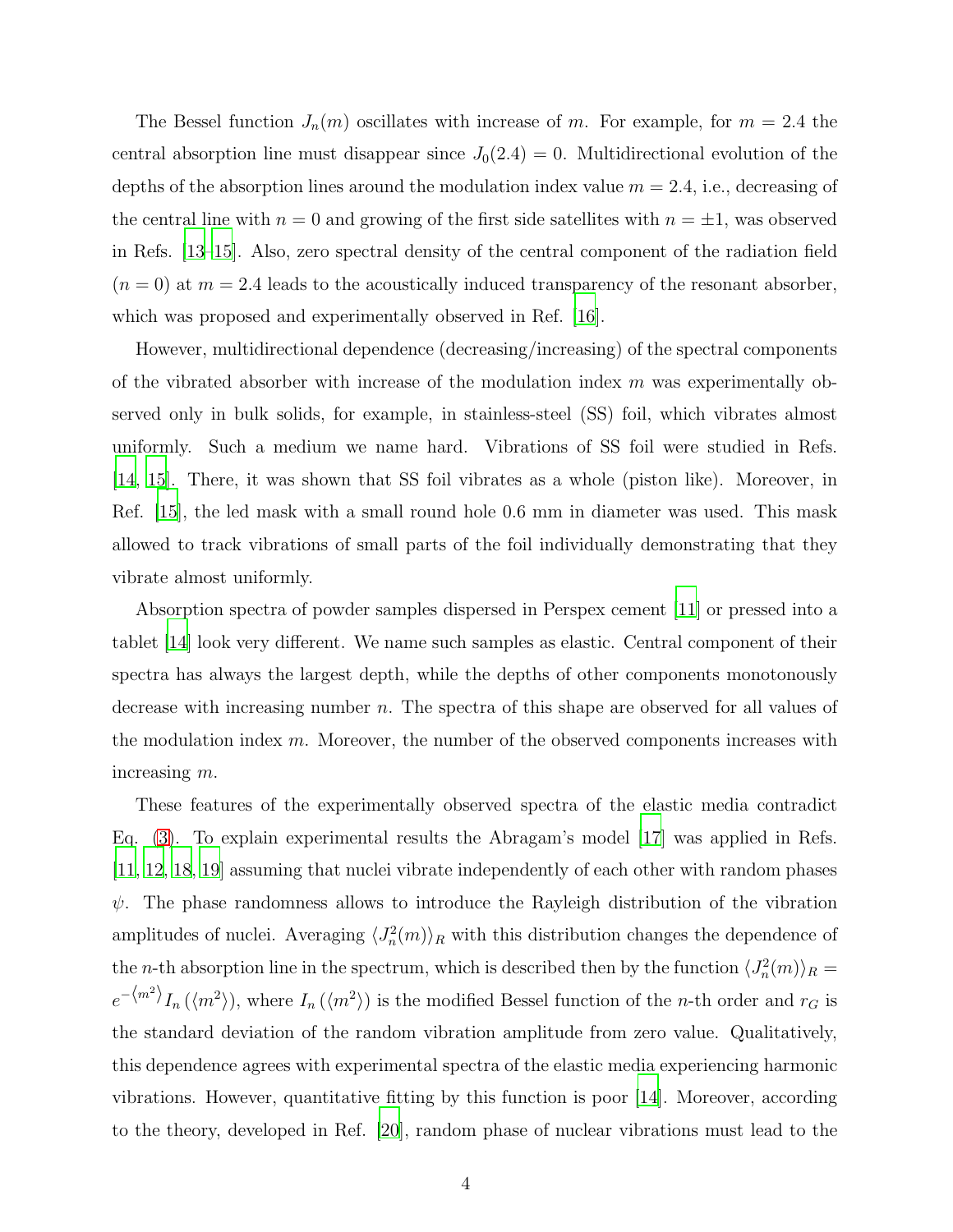appreciable decay of the harmonics in time domain spectra, which was not observed in the experiment [\[20\]](#page-9-2). Random phase fluctuation of the vibrating nuclei should give also extra broadening of spectral components of the comb increasing with the number  $n$ . This follows from the expression for the *n*-th component of the field,  $e^{in\psi}E_0(\omega_S - n\Omega - \omega)$ , in Eq. [\(2\)](#page-2-1), where random phase  $n\psi$  is present. Such a broadening is not observed as well.

In this paper we present the results of our new experiments with sodium ferrocyanide  $K_4Fe(CN)_6·3H_2O$ . In the previous report [\[14\]](#page-8-13) we worked with the pressed powder of this salt. In the experiments, which we report here, powder crystals of sodium ferrocyanide were grind up and stirred in epoxy resin without hardener. The granulated crystals obeyed to lognormal distribution with 1.3  $\mu$ m median size and standard deviation  $\sigma = 0.18$ . The experimental spectra are shown in Fig 1. They are described well by the averaging of the vibration amplitude distribution proposed in Refs. [\[14](#page-8-13), [15](#page-8-10)]. This distribution is

<span id="page-4-0"></span>
$$
\langle J_n^2(m) \rangle_G = \frac{\sqrt{\frac{2}{\pi}} \int_0^\infty \exp\left[ -\frac{1}{2} \left( x - \frac{1}{\varepsilon} \right)^2 \right] J_n^2(\varepsilon m_c x) dx}{1 + \text{erf}\left( \frac{1}{\sqrt{2\varepsilon}} \right)},\tag{4}
$$

where  $m_c = 2\pi r_c/\lambda$ ,  $r_c$  is the mean value of the vibration amplitude and  $\varepsilon r_c$  is the standard deviation, i.e.,  $\varepsilon$  describes relative scattering of the amplitudes with respect to its mean value. In the model [\[14,](#page-8-13) [15\]](#page-8-10), it is assumed that nuclei vibrate coherently but with different amplitudes, which satisfy the Gaussian distribution,  $G_{\text{norm}}(r, r_c)$ , centered at the value  $r_c$  with the standard deviation  $\varepsilon r_c$ . Taking into account the normalization and redefying variables and parameters we obtain Eq. [\(4\)](#page-4-0).

Spectrum analysis shows that the scattering of the amplitudes has almost the same value  $\varepsilon = 0.55$  for different amplitudes of the radio frequency (RF) field. Dependence of the mean value of the modulation index on the voltage of the RF generator is shown in Fig. 2(a). Modulation index grows almost linearly with the increase of the RF field amplitude. Distribution function of the vibration amplitudes is shown in Fig. 2(b) for the RF voltage 8 V and  $\varepsilon = 0.55$ .

We also made experiments using the led mask with a small round hole 0.6 mm in diameter. In the previously reported experiment [\[15\]](#page-8-10) this mask allowed to observe spectra of different small parts of the vibrated SS foil. It was found that within an area 0.6 mm in diameter the foil vibrates almost uniformly. Meanwhile, the vibration amplitudes at the foil center and at its edges strongly differ. Periodical displacements at the edges almost 1.5 times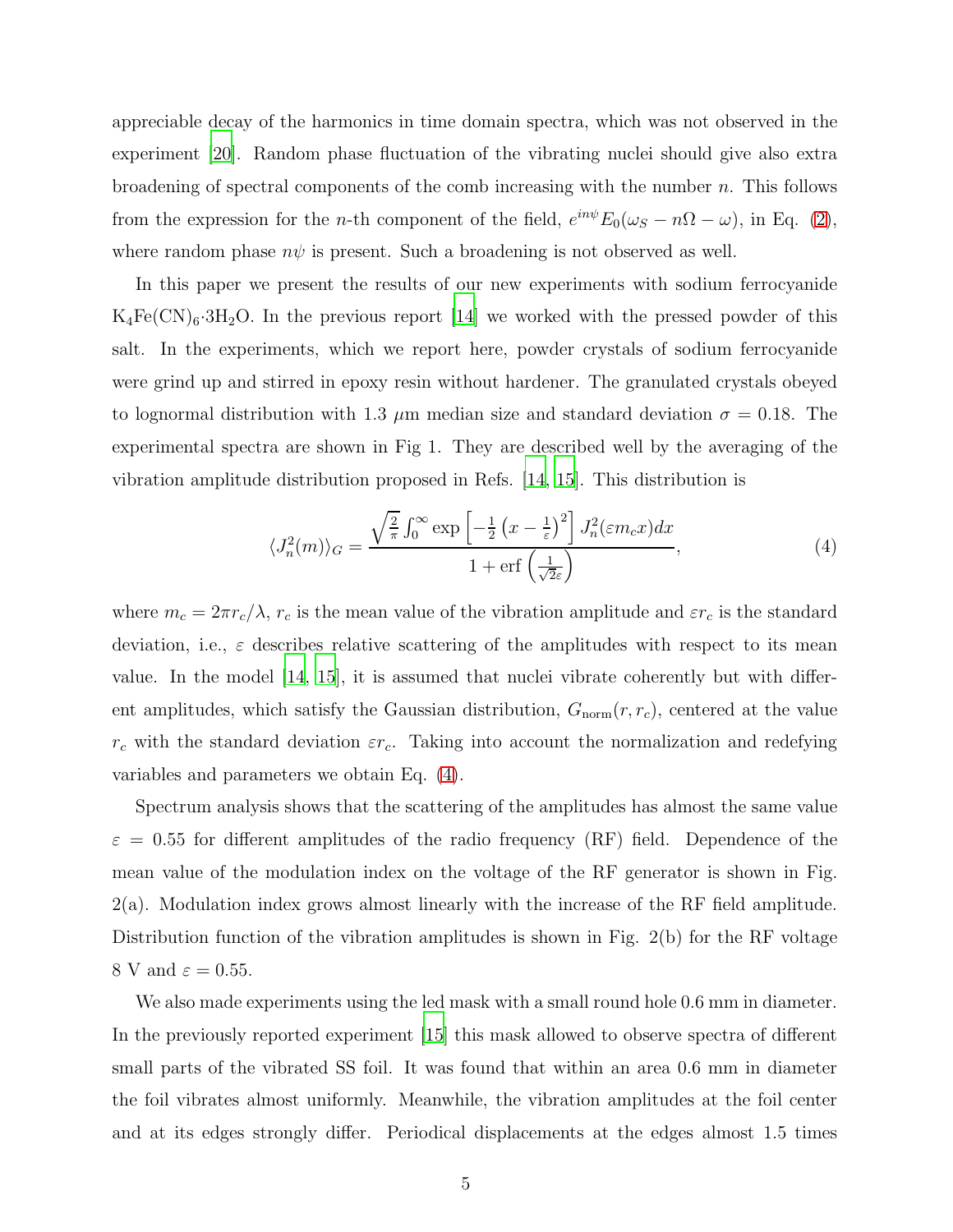

FIG. 1: Absorption spectra of the sodium ferrocyanide powder dispersed in the epoxy resin. Vertical scale is the radiation transmission normalized to unity far from any resonance. Horizontal scale is the velocity of the source in mm/sec. Piezo transducer was fed by RF voltage with 12.27 MHz frequency. The voltage is 0 V (a), 2 V (b), 4V (b), and 12 V (c). Experimental spectra are shown by blue dots and theoretical fitting by Eq. [\(4\)](#page-4-0) is depicted by red solid line.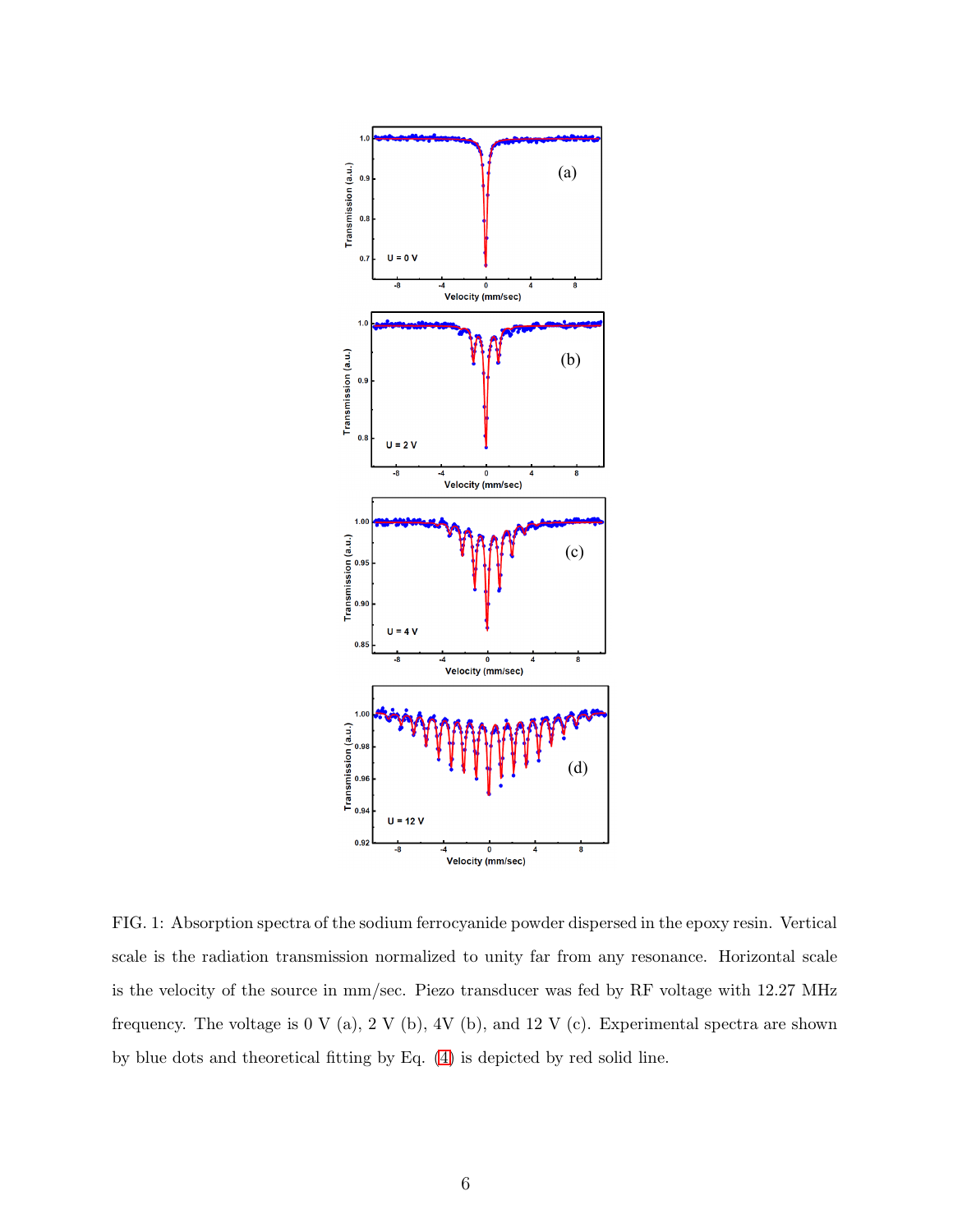

FIG. 2: (a) Dependence of the mean value of the modulation index on the voltage of the RF generator. (b) Distribution of the vibration amplitudes of iron nuclei in epoxy resin,  $G_{\text{norm}}(r, r_c)$ , for 8 V. Horizontal scale is in picometers.

larger that at the center. This can be explained by the small density of the polymer piezo transducer (PVDF), creating periodical displacements, with respect to the density of SS foil of approximately the same thickness as PVDF film. Therefore, the film is loaded larger at its center and smaller at the edges. This explains the difference of the foil spectra at the foil center and at its edges. Moreover, SS foil was glued to PVDF film by the polymerized epoxy glue. Since SS foil is rigid against extension, extra resistance appears to the PVDF film deformation in the longitudinal direction, i.e., to the stretching and shortening of the polymer chains, aligned along the film and producing the film surface vibration due to lengthening/shortening.

The absorber, which we use in this paper, is a spot of epoxy resin  $(5\times5 \text{ mm})$  containing colloidal particles of sodium ferrocyanide. The density of this absorber is comparable with the density of the polymer piezo transducer. Moreover, epoxy resin without hardener should not create a resistance to the PVDF film movements. Therefore, we expected that the center and the edges of the absorber will vibrate with the same amplitude. Scanning of the led mask with the small hole in two orthogonal directions showed that from point to point spectra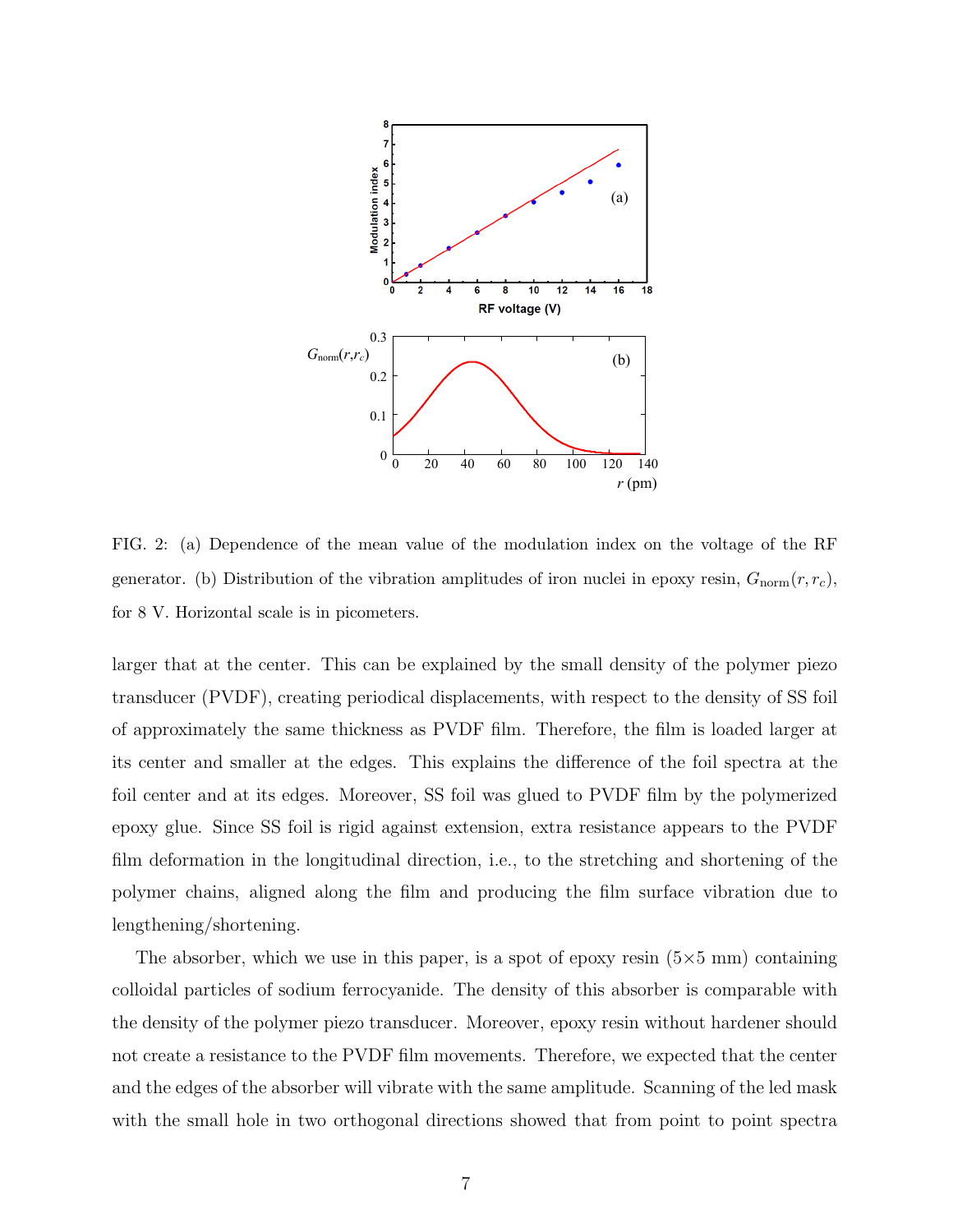

FIG. 3: Dependence of the modulation index for the same RF voltage (8 V) on the position of the hole in the mask with respect to the absorber center (in millimeters).

do not change within the accuracy of the experiment (see Fig. 3 showing the dependence of the modulation index on position of the hole along the absorber). Meanwhile, in each small area, covered by the hole, nuclei vibrate with amplitudes distributed according the function shown in Fig 2(b). This is possible if the ultrasound, induced by PVDF film, decays along the direction of gamma-radiation propagation. The particles, which are located close to the pizo transducer, i.e., at the bottom of the epoxy resin, vibrate with lager amplitude. With distance of the layer of particles from the contact of resin with PVDF the vibration amplitude decreases. This kind of distribution of the vibration amplitudes reflects a decay of ultrasound in the epoxy resin.

In conclusion we summarize our results. It is found that a single line of  $57Fe$  in colloidal particles is transformed into a central line with many satellites if the particles are vibrated by ultrasound piezo transducer. The spacing between the nearest satellites is equal to the vibration frequency. The number of the satellites depends on the vibration amplitude of nuclei and its distribution in the area of the absorber irradiated by gamma-radiation. The distribution function of the vibration amplitudes derived from comparison of experimental spectra with the theoretical predictions indicates that mechanical vibration of particles decay in the viscous medium. The obtained results demonstrate the possibility of application of gamma-resonance spectroscopy for studying the vibrational dynamics of colloidal particles immersed into a viscous medium.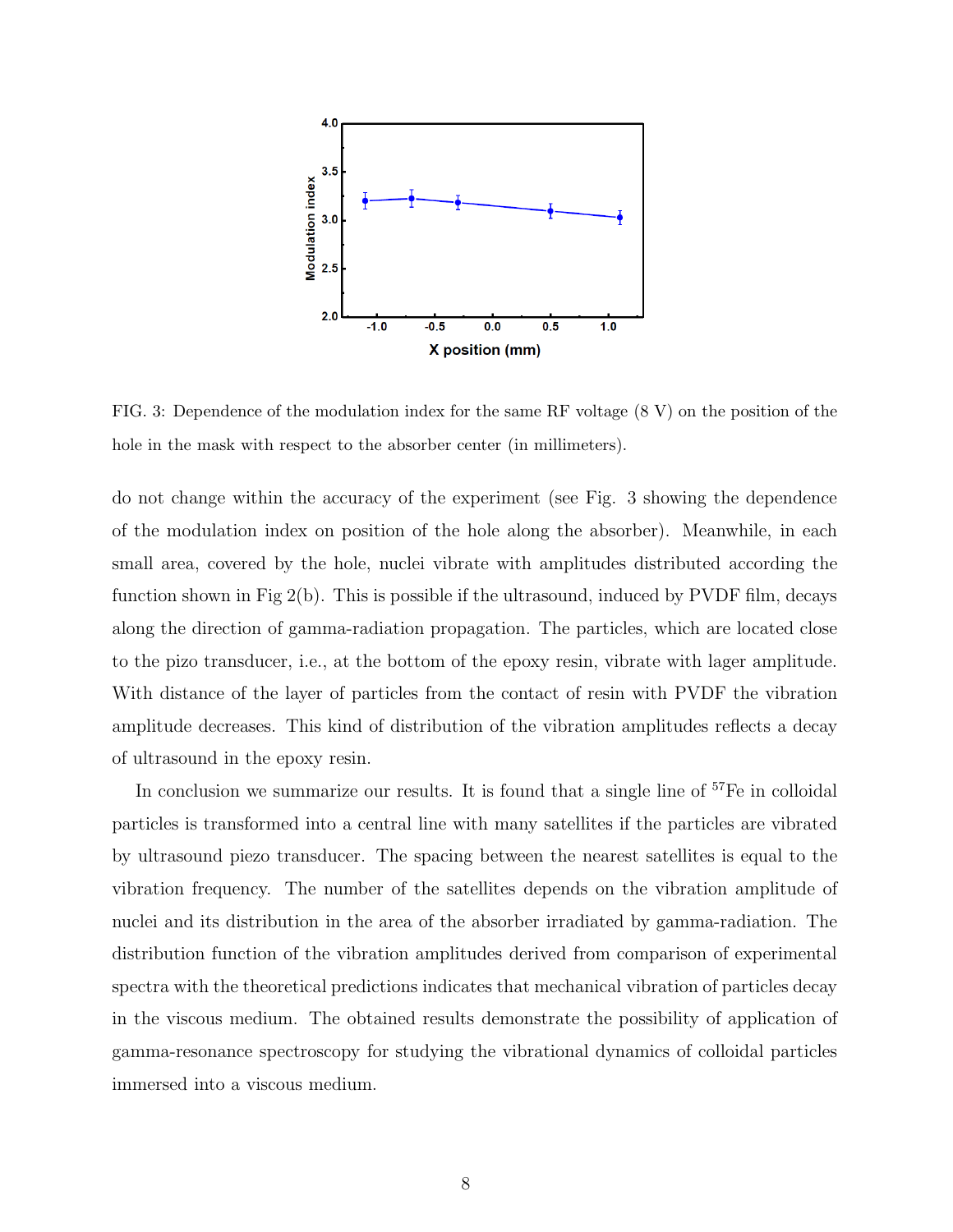## I. ACKNOWLEDGEMENTS

The experimental work is supported by Russian Foundation for Basic Research (Grant No. 18-02-00845-a) and partially by the Program of Competitive Growth of Kazan Federal University funded by the Russian Government.

- <span id="page-8-0"></span>[1] J. Berner, B. Müller, J. R. Gomez-Solano, M. Krüger, and C. Bechinger, Nature Communication 9, Article number: 999, 1-8 (2018).
- <span id="page-8-2"></span><span id="page-8-1"></span>[2] M. Buckingham, J. Acous. Soc. Am. 102, No. 5, 2579 (1997).
- [3] R. Jackson, The Dynamics of Fluidized Particles, Ed. G. K. Batchelor, New York: Cambridge Monographs on Mechanics, Cambridge University Press, 2000.
- <span id="page-8-3"></span>[4] J. K. G. Dhont, in Studies in Interface Science. Vol. II An Introduction to Dynamics of Colloids, Series Editors D. Möbius and R. Miller, Amsterdam: Elsevier, 1996.
- <span id="page-8-5"></span><span id="page-8-4"></span>[5] E. Clément, J. Duran, and J. Rajchenbach, Phys. Rev. Lett. **69**, 1189 (1992).
- [6] S. A. Altobelli, R. C. Givler, and E. Fukushima, Journal of Reology 35, 35 (1991).
- <span id="page-8-6"></span>[7] E. E. Ehrichs, H. M. Jaeger, G. S. Karczmar, J. B. Knight, V. Yu. Kuperman, and S. R. Nagel, Science 267, 1632 (1995).
- <span id="page-8-7"></span>[8] G. W. Baxter, R. P. Behringer, T. Fagert, and G. A. Johnson, Phys. Rev. Lett. 52, 2825 (1989).
- <span id="page-8-8"></span>[9] C. F. Harwood, Powder Technology 16, 51 (1977).
- <span id="page-8-14"></span><span id="page-8-9"></span>[10] S. L. Ruby and D. I. Bolef, Phys. Rev. Lett. 5, 5 (1960).
- [11] T. E. Cranshaw and P. Reivari, Proc. Phys. Soc. 90, 1059 (1967).
- <span id="page-8-16"></span>[12] J. Mishroy and D. I. Bolef, in *Mössbauer Effect Methodology*, Ed. I. J. Gruverman, New York: Plenum Press, Inc., Vol. 4, 1968, p.13
- <span id="page-8-11"></span>[13] A. R. Mkrtchyan, A. R. Arakelyan, G. A. Arutyunyan, and L. A. Kocharyan, Pisma Zh. Eksp. Teor. Fiz. 26, 599 (1977) [JETP Lett. 26, 449 (1977)].
- <span id="page-8-13"></span>[14] R. N. Shakhmuratov, F. G. Vagizov, Phys. Rev. B 95, 245429 (2017).
- <span id="page-8-10"></span>[15] R. N. Shakhmuratov, F. G. Vagizov, JETP Lett. 108, 772 (2018).
- <span id="page-8-12"></span>[16] Y. V. Radeonychev, I. R. Khairullin, F. G. Vagizov, and O. Kocharovskaya, [arXiv:1911.10926.](http://arxiv.org/abs/1911.10926)
- <span id="page-8-15"></span>[17] A. Abragam, Compt. Rend. 250, 4334 (1960).